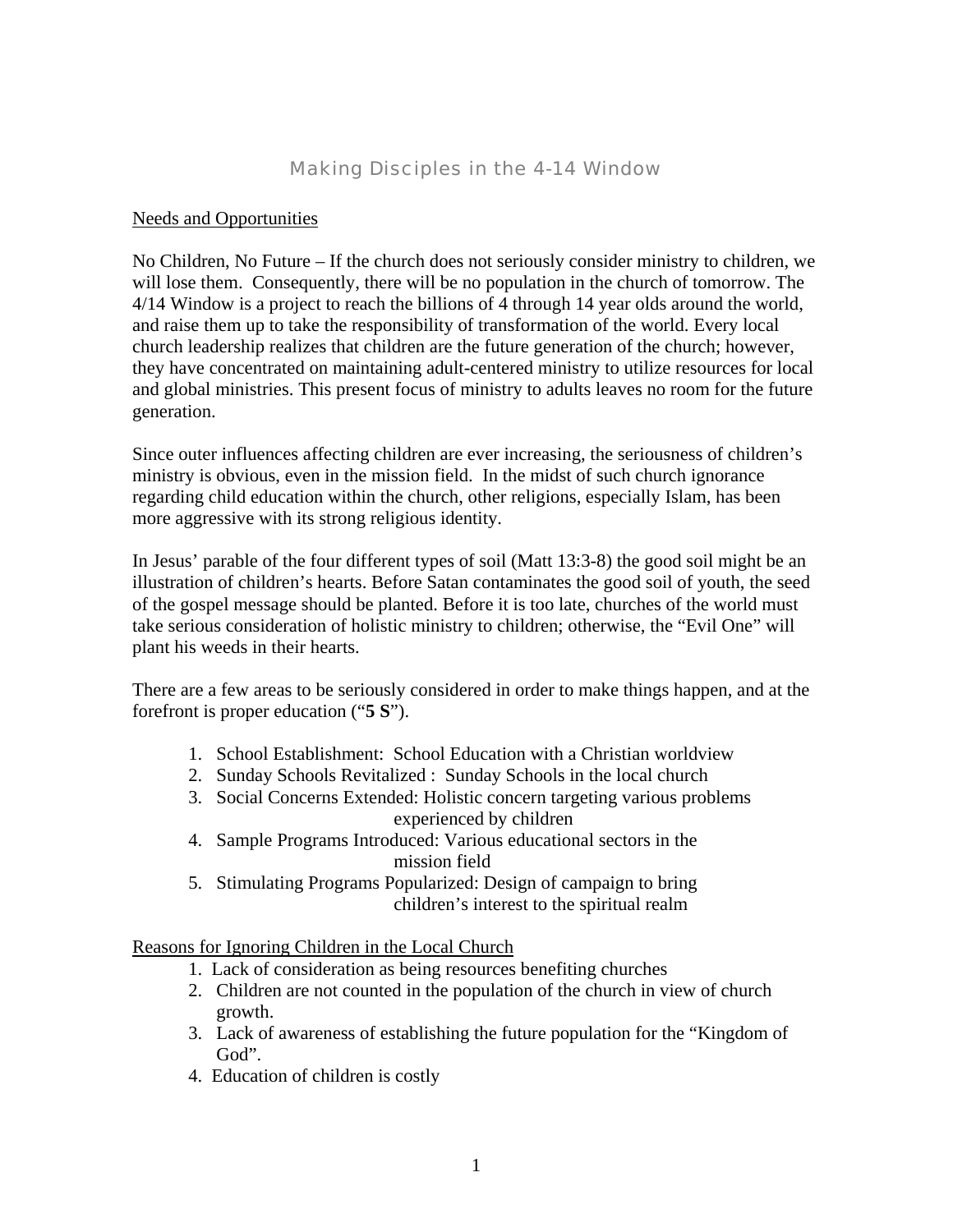- 5. Ignore the people who are involved in children's ministry
- 6. Full concentration on current matters with no room for projection of the future of church ministries.
- 7. Ignorance of the possibility of the spiritual growth of children

# The Need for This Movement

- 1. No more delay in taking action for children's concerns both on the mission field and in local churches.
- 2. Looking for partners around the world who have the same vision networking
- 3. Bring the attention of local churches to children's ministry in prayer and involvement
- 3. Awakening Christian educators to the need for aggressive outreach to children by a Christian world view

# Potential in Children's Lives

Biblical Perspective:

- 1. The Bible clearly shows the possibilities of spiritual growth of children through Jesus' childhood (Luke 2:40-52)
- 2. Jesus accepted children in order to teach and train His disciples (Mat 18:2,3)
- 3. Jesus identified himself with children (Mat 9:36-37, 48, 18:5)
- 4. Jesus fed people through a child's dedicated item (John 6:9)
- 5. God recognizes children as the potential to transform the world (Mat 21:16)

Psychological Perspective:

- 1. 4/14ers are most receptive in spiritual impact
- 2. When a child accepts Jesus Christ the fact will remain his/her whole life
- 3. Piaget's theory for kids aged 4/14.
	- a. 4-7 years old: Intuitive stage Thinking in this stage is more logical, although governed more by perception than logic
	- b. 7-11 years old: Concrete Operations Local thought can now be applied to specific (concrete) situations which involve real objects
	- c. 12-15 years old: Formal Operations- Local thought can be applied using abstract concept and examples with symbols substituting for real objects.<sup>1</sup>

Social Perspective:

1

- 1. Outer influences in the environment and society interrupt them to draw their attention to the Christian faith.
- 2. Children who lost their human rights around the world
- 3. Children can be potential resources to transform the world when proper educational opportunities are given.

<sup>&</sup>lt;sup>1</sup> Anthony, Michael J. Foundations of Ministry, Baker Books (1997), P.77